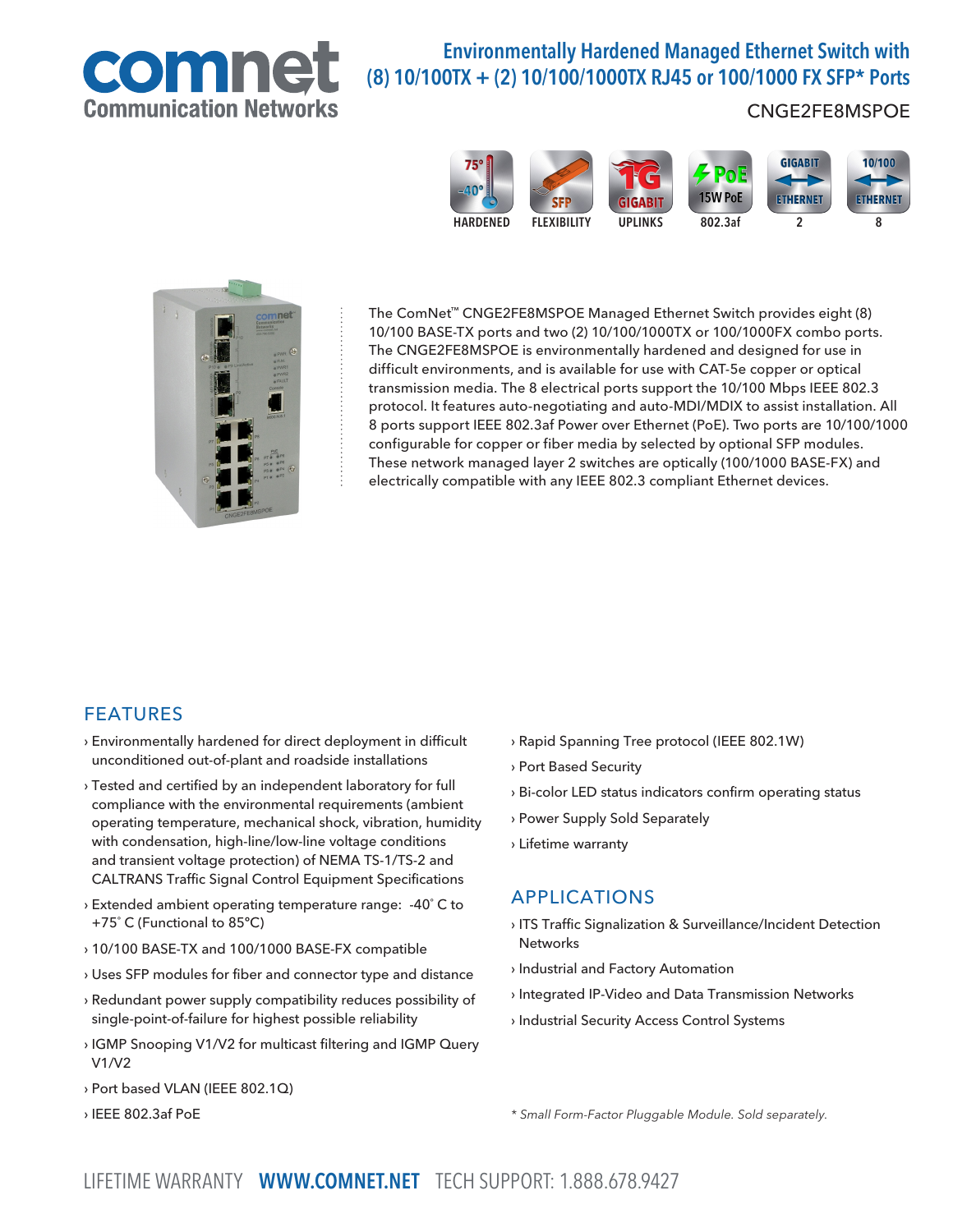# CNGE2FE8MSPOE Environmentally Hardened Managed Ethernet Switch with (8) 10/100TX + (2) 10/100/1000TX RJ45 or 100/1000 FX SFP Ports

## BENEFITS AND FEATURES

#### System Interface/Performance

- RJ45 port support Auto MDI/MDI-X function
- Embedded 8-port PoE inject function
- SFP supports 100/1000 Dual Mode
- Store-and-Forward Switching Architecture
- Back-plane (Switching Fabric): 5.6Gbps
- 1Mbits Packet Buffer
- 8K MAC Address Table
- Redundant Power Supply Design

#### QoS (Quality of Service)

- Support IEEE 802.1p Class of Service
- Per port provides 4 priority queues
- Port Base, Tag Base and Type of Service Priority

#### Port Mirror: Monitor traffic in switched networks

- TX packet only
- RX packet only
- Both TX and RX packet

#### **Security**

- SSH/SSL: Secure Switch Management
- Port Security: MAC address entries/filter, MAC violation port shutdown
- IP Security: IP address security management to prevent unauthorized intruder
- Login Security: IEEE 802.1X/RADIUS

#### X-Ring+

- X-Ring+, Legacy Ring, and Couple Ring Topology
- Provide redundant backup feature and the recovery time <10ms

#### Provides EFT protection 4KV for power line

#### Spanning Tree

- Support IEEE 802.1d Spanning Tree
- Support IEEE 802.1w Rapid Spanning Tree

#### Bandwidth Control

- Ingress Packet Filter and Egress Rate Limit
- Broadcast/Multicast Packet Filter Control

#### System Event Log

- System Log Server/Client
- SMTP e-mail Alert
- Relay Alarm Output System Events

#### SNMP Trap

- Device cold start
- Authentication failure
- X-ring topology change
- Port Link Up/ Link Down

TFTP Firmware Update / System Configure Restore & Backup Supports 6000 VDC Ethernet ESD protection

#### Standard Compliance

- IEEE 802.3 10Base-T Ethernet
- IEEE 802.3u 100Base-TX/100Base-FX
- IEEE 802.3z Gigabit fiber
- IEEE 802.3ab 1000Base-T
- IEEE 802.3x Flow Control and Back Pressure
- IEEE 802.3ad Port trunk with LACP
- IEEE 802.1d Spanning Tree/ IEEE 802.1w Rapid Spanning Tree
- IEEE 802.1p Class of Service
- IEEE 802.1q VLAN Tag
- IEEE 802.1x User Authentication (Radius)
- IEEE 802.3af Power over Ethernet
- IEEE 802.1ab LLDP

#### Management

SNMP v1, v2c, v3/ Web/Telnet/CLI

#### SNMP MIB

 RFC 1215 Trap, RFC 1213 MIBII, RFC 1157 SNMP MIB, RFC 1493 Bridge MIB, RFC 2674 VLAN MIB, RFC 1643, RFC 1757, RSTP MIB, Private MIB, LLDP MIB

#### **VI AN**

 Port Based VLAN IEEE 802.1Q Tag VLAN (256 entries)/VLAN ID (UP to 4K, can be assigned from 1 to 4096) GVRP (256 Groups)

#### Port Trunk w/ LACP

LACP Port Trunk: 4 Trunk groups/ Maximum 4 Trunk members

#### LLDP

Supports LLDP to allow switch to advise its identification and capability on the LAN

#### Class of Service

Supports IEEE 802.1p class of service, per port provides 4 priority queues

#### IGMP

Supports IGMP snooping V1/V2; 256 multicast groups and IGMP query

#### Flow Control

Supports Flow Control for Full-duplex and Back Pressure from Half-duplex

#### Relay Alarm

 Provides one relay output for port breakdown, power fail and alarm. Alarm Relay current carry ability: 1A @ DC24V

#### **DHCP**

Provides DHCP Client/ DHCP Server/ Port and IP Binding

#### **DNS**

Provides DNS client feature and support Primary and Secondary DNS server

#### **SNTP**

Supports SNTP to synchronize system clock in Internet

#### Firmware Update, configuration backup and restore

Supports TFTP firmware update, system configure backup and restore

#### If Alias

 Each port allows importing 128 bit of alphabetic string of words on SNMP and CLI interface.